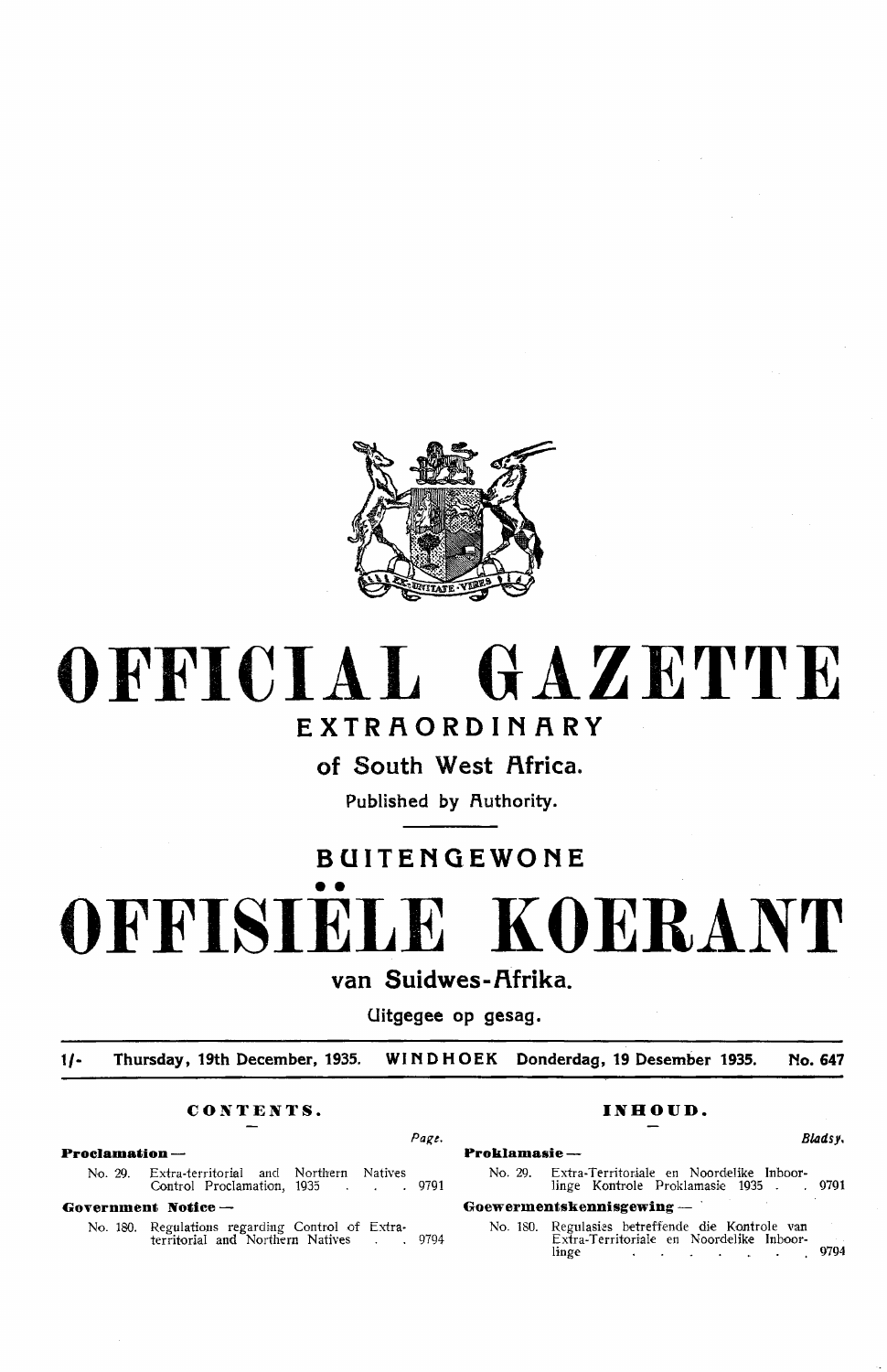# **PROCLAMATION**

# **By** HIS HONOUR **DAVID** GIDEON CONRADIE, ADMINISTRATOR OF SOUTH WEST AFRICA.

No. 29 of 1935. J

WHEREAS it is expedient to make provision for the control of natives recruited beyond the boundaries of the territory, or beyond the limits of the Police Zone, for labour within the said Zone, and for the control of such natives as aforesaid who have voluntarily entered the said Zone;

NOW THEREFORE, under and by virtue of the . powers in me vested, I do hereby proclaim, declare and make known as follows:—

1. In this Proclamation, unless inconsistent with the context

- "authorised offioer" means any magistrate, assistant magistrate, native commissioner, assistant native commissi-<br>oner or officer in charge of native affairs, any post commander of police, or any other person specially designated by the Administrator;
- "extra-territorial native" means any male one of whose parents is a member of some aboriginal race or tribe<br>of Africa whose domicile of origin is outside the territory;
- "northern native" means any male one of whose parents is a member of some aboriginal race or tribe of Africa, whose domicile of origin is in that part of the Territory which is bounded on the south by the line known as the Police Zone (hereinafter called the "Police Zone"), and defined in the First Schedule to the Prohibited Areas Proclamation, 1928 (Proclamation No. 26 of 1928);
- "Chief Native Commissioner" means the chief native com-<br>missioner for the territory;
- "This Proclamation" includes the regulations framed thereunder.

2. The provisions of this Proclamation shall apply th'roughout the territory except in the area north of the Police Zone.

Hereinafter the expression "the territory" shall mean that portion of the territory to which this Proclamation applies.

3. (1) Every extra-territorial native and every northern native shall be in possession of a document hereinafter called an identification pass, which may be issued by any authorised officer. Natives to whom such passes have been issued shall be deemed not to be prohibited immigrants within the meaning of the Immigrants Regulation Proclamation, 1924 (Proclamation No. 23 of 1924).

(~) The identification pass shall be in such form as is prescribed by regulation.

4. (1) Immediately after the commencement of this Proclamation a register shall be compiled of all extraterritorial natives and all northern natives in the territory, in accordance with regulations to be published by the Ad-<br>ministrator, and identification passes shall be issued to all natives placed on such register.

Provided that extra-territorial natives and northern natives who have been resident in the territory for a period of ten years or more may be exempted from such registration by any magistrate or native commissioner, subject to the approval of the Chief Native Commissioner, and shall then receive an exemption certificate and be regarded for all<br>purposes as natives of the territory:

# **PROKLAMASIE**

# VAN SY EDELE DAVID GIDEON CONRADIE, AD MIN ISTRA TEUR VAN SUIDWES-AFRIKA.

No. 29 van 1935.)

NADEMAAL dit wenslik is om voorsiening te maak vir die kontrole oor inboorlinge wat buite die grense van die Gebied, of buite die grense van die Polisiesone vir arbeid binne die sodanige sone aangewerf is, en vir die kontrole van sodanige inboorlinge soos h'ierbo gemeld, wat vrywillig die sodanige sone binnegekom h'et,

SO IS DIT, dat ek, onder en kragtens die magte aan my verleen hiermee verklaar, proklameer en as volg bekendmy veri<br><mark>maak:—</mark>

1. In hierdie Proklamasie behalwe waar teenstrydig met die samehang, -

- beteken "gemagtigde amptenaar" enige magistraat, assistent magistraat, naturellekommissaris, assistent-naturellekommissaris of amptenaar aan wie inboorlingsake opge- dra is, enige Posbevelhebber van Polisie of enige ander persoon, spesiaal aangewys deur die Administrateur;
- beteken "extra territoriale inboorling" enige manlike persoon waarvan een van die ouers 'n lid is van een of ander oorspronklike ras of stam van Afrika, van wie die domisilium van oorsprong buite die gebied is;
- beteken "noordelike inboorling" enige manlike persoon van wie een van die ouers 'n lid is van een of ander oorspronklike ras of stam van Afrika van wie die domisilium van oorsprong in die dee! van die gebied is, wat in die suide deur die lyn, bekend as die<br>Polisiesone, (hierna die Polisiesone genoem) begrens<br>is, en omskrywe is in die Eerste Bylae van die "Verbode Gebiede Proklamasie, 1928 (Proklamasie No. 26<br>van 1928);

beteken "Hoof-Naturellekommissanis" die hoof-naturellekommissaris vir die gebied;

sluit "hierdie Proklamasie" die regulasies hieronder gemaak in.

Die bepalings van hierdie Proklamasie is dwarsdeur die gebied van toepassing behalwe in die streek noord van die Polisiesone.

Hierna beteken die uitdrukking "die gebied" daardie deel van die gebied waarop hierdie Proklamasie van toepassing is.

3. (1) Elke extra-territoriale inboorling en elke noordelike inboorling moet in besit wees van 'n dokument hierna te word genoem 'n identifikasiepas, wat deur enige gevolmagtigde amptenaar uitgereik mag word. Inboorlinge aan<br>wie sodanige passe uitgereik is, sal nie beskou word as<br>verbode immigrante ingevolge die "Proklamatie tot Regeling<br>van Immigratie, 1924" (Proklamasie No. 23 van 1924)

(2) Die identifikasiepas moet in sodanige vorm wees soos voorgeskryf deur regulasie.

4. (1) Onmiddelik na die inwerkingtreding van hierdie Proklamasie moet 'n register van al die extra-territoriale<br>inboorlinge en al die noordelike inboorlinge in die gebied,<br>saamgestel word, in ooreenstemming met die regulasies wat deur die Administrateur gepubliseer sal word, en identifi-<br>kasiepasse moet aan alle inboorlinge wat op sodanige register geplaas is, uitgereik word:

Met die verstande dat extra-territoriale inboorlinge en noordelike inboorlinge wat in die gebied vir 'n tydperk van tien jaar of langer woonagtig gewees is, vrygestel is van sodanige registrasie deur enige magistraat of naturellekommissaris, onderhewig aan die goedkeuring van die Hoofnaturellekommissaris, en moet dan 'n vrystellingssertifikaat ontvang en vir alle doeleindes as inboorling van hierdie gebied beskou word: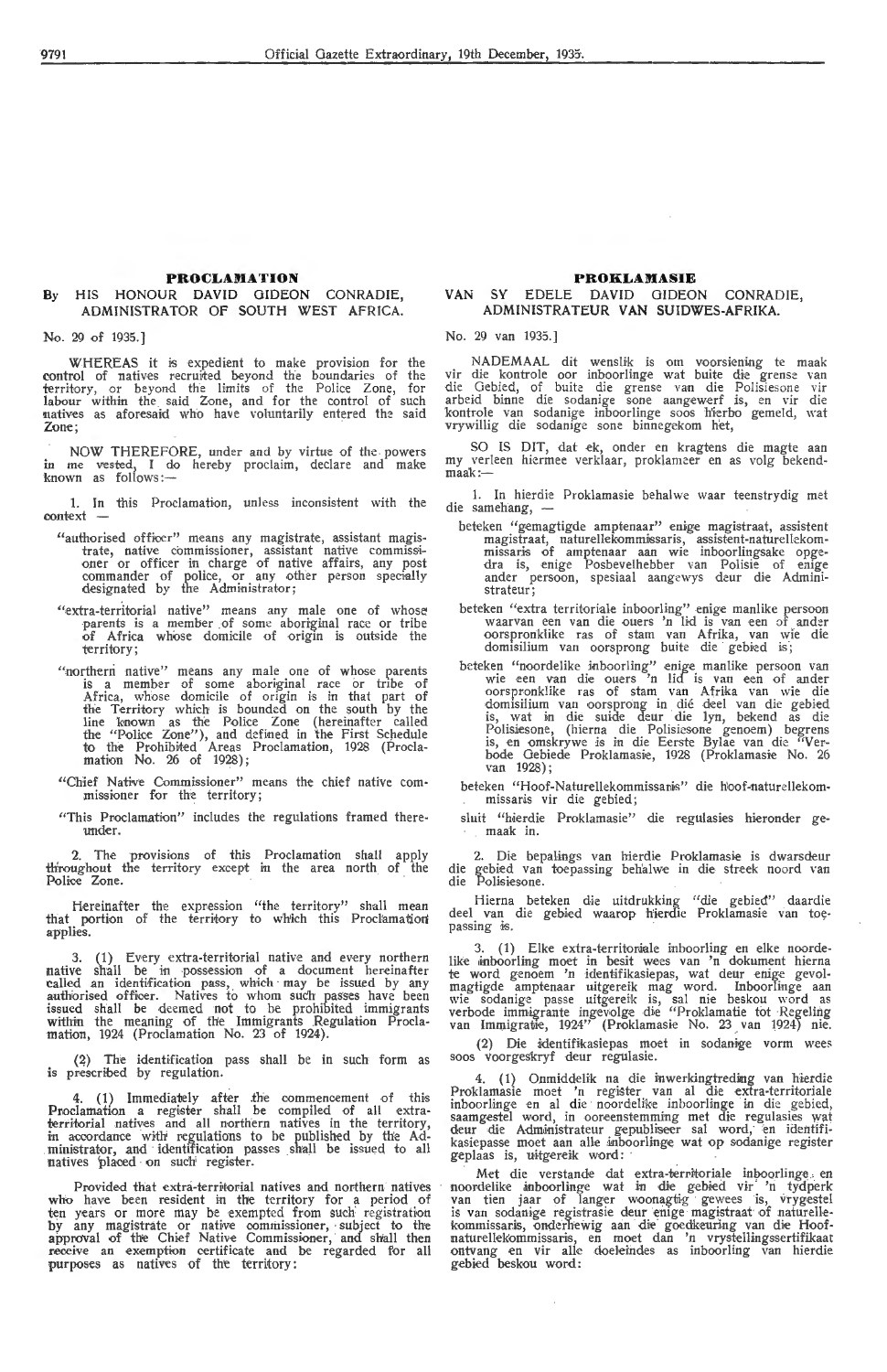Provided further that such natives may appeal from<br>the decision of such magistrate or native commissioner to the Chief Native Commissioner, who may thereupon confirm or reverse such' decision.

(2) The aforesaid regiskr shall be kept up to date so as to constitute as· far as possible a complete record of all extra-territorial and northern natives in the territory at any time.

5. (1) An identification pass shall be handed to every extra-territorial native and every northern native by the re-<br>cruiting or labour organization by whom such native has been recruited.

(2) Any extra-territortal native and any northern native who enters the territory after the commencement of this Proclamation shall obtain an identification pass forthwith.

(3) An authorised officer on being satisfied by affi-davit or otherwise that an identification pass or a eerti-• ficate of exemption issued to an extra-territorial or northern native has been lost, stolen or destroyed, may issue to such native a second or subsequent identification pass or certificate of exemption.

(4) The provisions of this section are not intended to modify the provisions of sub-section (1) of section *four* of the Native Administration Proclamation, . 1922 (Procla- mation No. 11 of 1922), as amended from time to time.

6. (1) No extra-territorial native or northern native shall offer himself for employment unless he is able to produce an identification pass from which it appears that he is not under any contract of service.

(2) No person shall knowingly employ any extra-terri~ torial or any northern native unless he has previously obtained written permission to do so from an authorised officer.

The granting of such permission shall be in the discretion of the authorised offioer, and except in the case of re-employment by the first employ-er, shall be subject to the payment of such fee as may be prescribed by regulation.

The revenue derived from this Proclamation, or such portion thereof as the Administrator may from time to time allocate, after deduction by the Administration of a reasonable percentage to be from time to time determined by the Administrator to cover the cost of collection, may be paid over to such recruiting organisations in such proportions and on such conditions relating to the facilitation of labour recruiting as the Administrator may determine.

(3} Any person who employs or takes into his service any extra-territorial or any northern native shall immediately· record on the identification pass of such native in the space provided the date of engagement and the place where the contract is to be performed, and shall sign such identification pass . in the space provided and return it to the native.

(4) When any extra-territorial native or any northern native is discharged from employment his employer shall obtain his identification pass from him and shall insert the date of discharge and sign such pass in the space provided. He shall then return the said pass to such native, who shall forthwith proceed to the nearest authorised officer and make a personal report to such officer of the fact of his discharge from employment.

(5) The identification pass so returned to a native shall for such time as is reasonably required by him to proceed to the office of the nearest authorised officer, be deemed<br>to be a pass authorising him to travel within the territory, issued under the provisions of section *eleven* of the Native Administration Proclamation, 1922 (Proclamation No. 11 of 1922), as amended by section three of the Native Administration Amendment Proclamation, 1927 (Proclamation No. 11 of 1927), and section *tivenly~six* of the Native Administration Proclamation, 1928 (Proclamation No. 15 of 1928)

 $(6)$  Whenever any extra-territorial native or any northern native is employed or taken into service under any contract to be performed in any urban area or proclaimed area defined by or under th'e Natives (Urban Areas) Procla;- mation, 1924 (Proclamation No. 34 of 1924), as amended by the Natives (Urban Areas) Amendment Proclamation, 1932 (Proclamation No. 4 of 1932); or on any mine or works, as defined by Proclamatipn by th'e Administrator dated the

------------------ M.et die verstande verder <lat sodani,ge inboorling ·op, die besHssing van die magistraat of natur-ellekommi:ssaris, mag appelleer na die Hoof-Naturellekommissaris, wat dan sodanige beslissing mag bekragtig of terug roep.

(2) Die bogemelde regiister moet gedurig tot op datum aangevul word, sodat dit sover moontlik 'n volledige verslag<br>van alle extra-territoriale en noordelike inboorlinge in die gebied te enive tyd kan vorm.

5. (1) 'n Identifikasiepas moet aan elke extra-territoriale en noordelike inboorling deur die aanwerwings- of arbeidsorganisasie deur wie sodanige inboorling aangewerf is, ge-<br>handig word.

(2) Enige extra-territoriale inboorling en enige noordelike mboorling wat die gebied ha die inwerkingtreding van inboorling wat die gebied ha die inwerkingtreding van hierdie Proklamasie binne kom, moet dadelik 'n identifikasiepas verkry.

(3) 'n Gemagtigde amptenaar na h'y as gevolg van 'n beëdigde verklaring, of andersins, oortuig is dat 'n identifikasiepas of 'n vrystellingssertifikaat uitgereik is aan 'n extra-territoriale of noordelike inboorling verlore gegaan het, of gesteel is, of vernietig is, mag aan sodanige inboorling 'n tweede of 'n volgende identifikasiepas of vrystellings-<br>sertifikaat uitreik.

( 4) Die bepaHngs van hierdie artikel is ni,e bedoel om die bepaLings van ondera rtikel (1) van arhkd *vier* van ,die ''Naturelle Administratie Proklamatie, 1922'' (Proklamasie<br>No. 11 van 1922), soos van tyd tot tyd gewysig, te ver-<br>ander nie.

6. (1) Geen extra-territoriale of noordelike inboorling mag homself beskikbaar stel vir indiensneming nie, tensy hy 'n identifikasiepas kan toon, waaruit dit blyk dat hy onder geen dienskontrak gebonde is nie.

. (2)\_ Geen pe:soon mag opsetlik enige extra-territoriale inboorling of enige noordelike inboorling in diens neem<br>nie-tensy hy eers 'n geskrewe toestemming van 'n gemagtigde<br>amptenaar verkry het.

. Die vergunning van sodanige toestemming geskied deur die gemagtigde amptenaar na eie goedvinde, en behalwe in die geval van herindiensneming deur die eerste werkgewer, is . sodanige vergunning onderhewig aan die betaling van sodamge fom as wat bepaal mag word deur regulasie.

Die inkomste, of sodanige deel daarvan wat die Ad-<br>ministrateur van tyd tot tyd mag aanwys, voortkomende<br>uit hierdie Proklamasie, na aftrekking deur die Administrasie<br>van 'n redelike persentasie wat van tyd tot tyd deur di Administrateur vasgestel word om die onkoste van versameling te dek, mag betaal word aan sodanige werwingsorganisasies in sodanige verhoudings en onder sodanige voor-<br>waardes in verband met die bevordering van arbeidsaanwerwing, as wat die Administrateur mag vasstel.

 $(3)$ . Enige persoon wat enige extra-territoriale of enige noordelike inboorling werk gee of in sy diens neem, moet onmiddellik op die identifikasiepas van sodanige inboorling, in die ruimte daarvoor aangegee, die datum van die diensneming en die plek waar die ooreenkoms uitgevoer<br>moet word, aanteken, en moet sodanige identifikasiepas in die ruimte daarvoor aangegee onderteken en teruggee aan<br>die inboorling.

(4) Wanneer enige extra-territoriale inboorling of enige<br>noordelike inboorling uit sy diens ontslaan is, moet sy werkgewer sy identifikasiepas van horn verkry en die datum van ontslag daarin aanteken, en sodani,ge pas in die plek daarvoor aangegee, onderteken. Hy moet dan sodanige pas teruggee aan die inboorling wat dadelik na die naaste gemagtigde amptenaar moet gaan en aan sodanige amptenaar persoonlik verslag lewer van sy ontslag uit die diens.

(5) Die identifikasiepas wat op so 'n manier aan die inboorling teruggegee is, word vir so 'n periode as wat hy redelikerwyse sou gebruik om na die kantoor van die naaste gemagtigde amptenaar te gaan, beskou as 'n pas. wat hom gemagtig om in die gebied te reis, uitgegee onder die bepalings van artikel  $e/j$  van die "Naturelle Administratie Proklamatie, 1922" (Proklamasie No. 11 van 1922) soos ge-<br>wysig deur artikel *drie* van die "Naturelle Administrasie Wysigingsproklamasie, 1927" (Proklamasie No. 11 van 1927), en artikel ses-en-twintig van die "Naturelle Administrasie-<br>Proklamasie 1928'' (Proklamasie No. 15 van 1928).

(6) Wanneer ook al enige extra-territoriale inboorling<br>of enige noordelike inboorling werk aan gegee is, of in diens geneem is onder enige ooreenkoms wat in enige stedelike gebied of geproklameerde kring, omskrywe deur of onder "Naturellen (Stedelike Gebieden) Proklamatie, 1924" (Proklamasie No. 34 van 1924), soos gewysig deur die "Naturelle (Stedelike Gehiede) Wysigingsproklamasie, 1932" (Proklamasie No. 4 van 1932), uitgevoer moet word, of op enige myn of werke soos omskrywe deur 'n Proklamasie van die Administrateur, gedateer die vyfde dag van Maart. 1917 (Proklamasie No. 3 van 1917), soos gewysig deur 'n<br>Proklamasie van die Administrateur gedateer die ag-en-<br>twintigste dag van Februarie 1924 (Proklamasie No. 6 van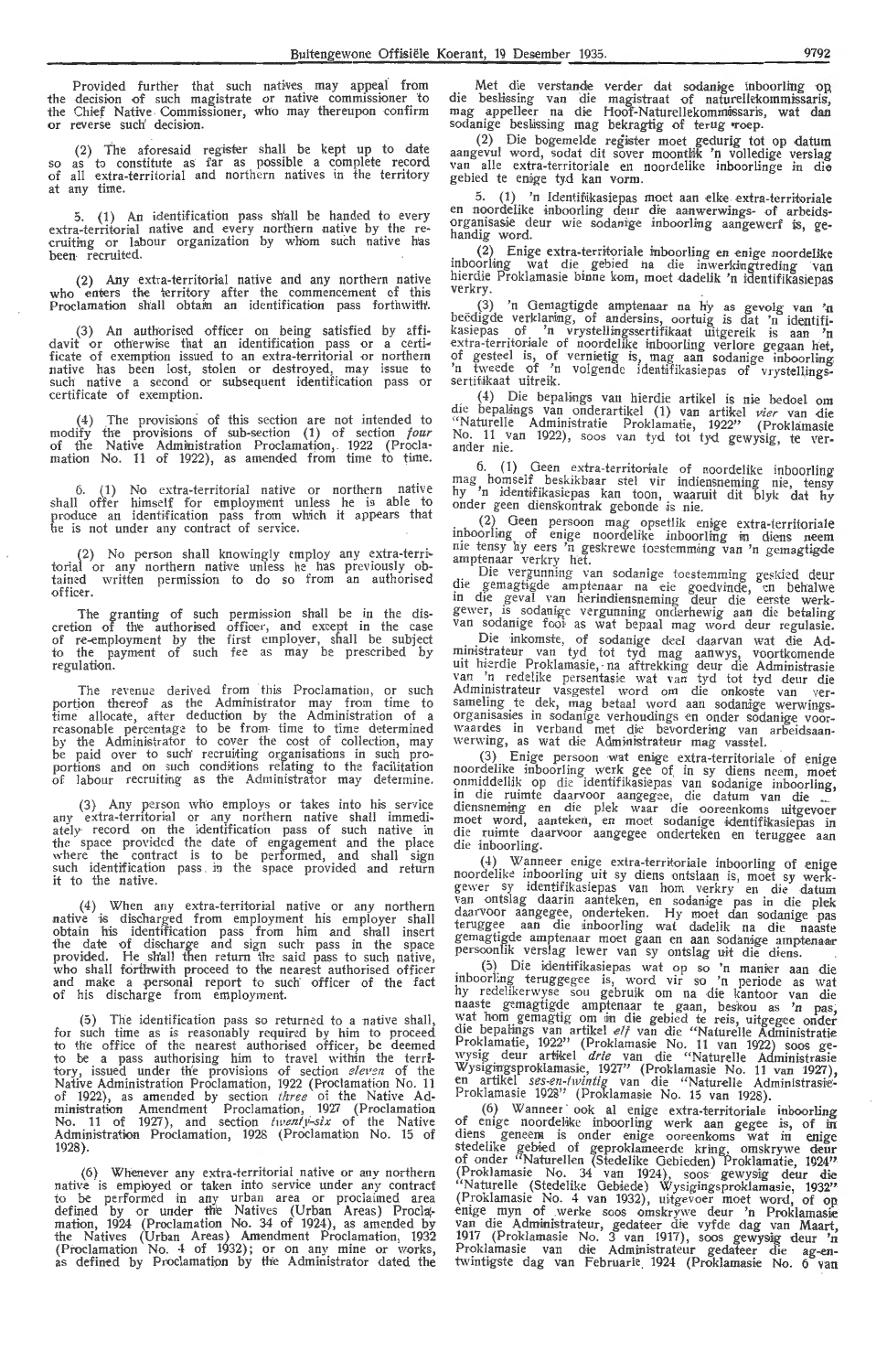fifth day of March, 1917 (Proclamation No. 3 of 1917), as amended by Proclamation by the Administrator dated the twenty-eighth day of February, 1924 (Proclamation No. 6 of 1924), the Native Labour Regulation Proclamation, 1925 (Proclamation No. 6 of 1925 ),· section *twenty-six* of the Native Administration Proclamation, 1928 (Proclamation No. 15<br>of 1928), the Native Labour Regulation (Mines and Works) Proclamation, 1929 (Proclamation No. 33 of 1929), and the<br>Native Labour Regulation Amendment Proclamation, 1931 {Proclamation No. 27 of 1931), or is discharged from employment or service under such· contract, the records required by this section to be made upon the identification pass of such' native shall be made by the assistant native commissioner, officer in charge of native affairs or<br>registering officer h'aving jurisdiction over the area or mine or works: Provided th'at the provisions of this sub-section shall not apply to any mine or works exempted un.der section five of the said Proclamation No. 6 of 1925 from the operation of the provisions of section *fourteen* of the said Proclamation No. 3 of 1917.

(7) Section *six* of the Native Administration Amendment Proclamation, 1927 (Proclamation No. 11 of 1927), shall not apply in respect of the employer of any extraterritorial or northern native, in so far as the employment<br>or taking into service of such native is concerned.

7. An authorised officer may, upon receiving from an extra-territorial native or a northern native the report in  $sub-section$   $(4)$  of the last preceding section referred to, issue a pass to such native authorising such native to seek further employment. Such pass shall state that the person to whom it has been issued is an extra-territorial native<br>or a northern native, as the case may be, and that he may not be employed or taken into service without the permission referred to in sub-section (2) of the said section.

8. An authorised officer may, after the expiry of the first or any subsequent contract of service entered into by an extra-territorial native or a northern native instruct such native to return to the place from where he has been recruited or where he is domiciled and failure to obey such' instructions will constitute an offence. The manner<br>in which such return shall be arranged may be settled by regulation, which may provide for such deduction from wages as may be necessary.

It is provided, however, that an appeal will lie against such instruction as aforesaid to the Chief Native Commissioner, who may allow such native .to enter into a furfh:er contract of service, and may also declare him to to be a native of the territory, whereupon his name shall be removed from the register of extra-territorial natives or northern natives, as the case may be, and he shall be treated for all purposes as a native of the territory.

9. Every extra-territorial native and every northern native shall at all times carry his identification pass on or about his person, and shall produce it on demand to any authorised offloer, to any member of the South W,est African Police and to any person *to* whom he engages or offers to engage himself as a servant.

10. No person shall have in his possession any identification pass not lawfully issued to him, or wilfully deprive<br>an extra-territorial native or a northern native of his identification pass, or refuse or fail to return an identification pass<br>to the person presenting it to him for inspection or en-<br>dorsement as required by this Proclamation.

11. Any person who wilfully makes any false statement, or who knowingly incites or causes any other person to make a false statement, for the purpose of procuring the<br>issue of an identification pass shall be guilty of an offence<br>and liable on conviction to the penalties prescribed by law for perjury.

Any person who destroys, mutilates or defaces any identification pass, or makes on any identification pass any false entry, or any record, note or endorsement which he is not authorised by this Proclamation to make, or transfers any identification pass to any person to whom it was not<br>issued, or makes any unlawful use of any identification pass, shall be guilty of an offence.

13. (1) Whenever any extra-territorial native or any northern native who is in employment dies, the employer<br>of that native shall immediately report the fact to the<br>nearest authorised officer and transmit to such officer the<br>identification pass of the deceased native, his pe and any wages th'at are due to him.

1924), die "Naturellearbeid Regelings Proklamatie, 1925" (Proklamasie No. 6 van 1925) artikel *ses-en-twintig* van die "Naturelle Administrasie Proklamasie, 1928" (Proklamasie No. 15 van 1928), die "Naturellearbeid Reëlings (Myne en<br>Werke) Proklamasie 1929" (Proklamasie No. 33 van 1929)<br>en die "Wysigingsproklamasie van 1931 betreffende die Reëling van Naturellearbeid'' (Proklamasie No. 27 van 1931), of uit die werk of diens onder sodanige ooreenkoms ontslaan is, dan moet die aantekeninge wat op die identifi-<br>kasiepas van sodanige inboorling gemaak moet word, ingevolge hierdie artikel, gemaak word deur die assistentnaturelle-kommissaris, amptenaar aan wie inboorlingsake opgedra is of registrerende amptenaar wat jurisdiksie oor die gebied, myn of werke het:

Met die verstande dat die bepalings van hierdie onderartikel nie van toepassing sal wees op enige myn of werke, wat onder artikel vyf van die gemelde Proklamasie No. 6 van 1925, vrygestel is van die werking van die bepalings<br>van artikel *veertien* van die gemelde Proklamasie No. 3<br>van 1917.

(7) Artikel *ses* van die "Naturelle Administrasie Wysigingsproklamasie, 1927" (Proklamasie No. 11 van 1927), is nie van toepassing tenaansien van die werkgewer van enige extra-territoriale of noordelike inboorling vir sover dit die<br>werkgewing of indiensneming van sodanige inboorling aan-<br>gaan nie.

7. As 'n gemagtigde amptenaar die verslag genoem in onder-artikel ( 4) van die onmiddellik voorgaande artikel waarna verwys van 'n extra-territoriale inboorling of van 'n noordelike inboorling ontvang, mag hy 'n pas aan sodanige inboorling uitreik wat sodanige inboorling gemagtig om verder \\·erk te soek. Sodanige pas moet verklaar dat die persoon aan<br>wie dit uitgereik is, 'n extra-territoriale inboorling of 'n noordelike inboorling is, soos die geval mag wees, en dat<br>aan hom nie werk verskaf moet word, of dat hy nie in diens geneem mag word sonder die toestemming genoem in onderartikei (2) van die gemelde artikel nie.

8. 'n Gemagtigde amptenaar mag na die verval van die eerste of enige daaropvolgende dienskontrak deur 'n extraterritoriale of noordelike inboorling aangegaan, sodanige inboorling beveel om terug te keer na die plek van waar<br>hy aangewerf is of waar hy gedomisilieer is en nalating<br>om hierdie bevel te gehoorsaam is 'n oortreding. Die manier<br>waarop sodanige terugkering gereël word, mag deur re vasgestel word wat vir sodanige aftrekking van loon as<br>wat nodig mag wees, voorsiening mag maak:

Met die verstande egter dat bogemelde inboorling reg van appel het teen sodanige bevel na die Hoof-Naturellekommissaris, wat sodanige inboorling mag toelaat om 'n verdere dienskontrak aan te gaan, en wat hom ook tot 'n inboorHng van die gebiecl mag verklaar, waarop sy naam dan van die register van extra-territoriale inhoorlinge of noordelike inboorlinge, soos die geval mag wees, verwyder moet word, en h'y dan vir alle doeleindes as 'n inboorling<br>van die gebied beh'andel moet word.

9. Elke extra-territoriale inboorling en elke noordelike inboorling moet sy identifikasiepas gedurig by hom hê, en inboorling moet sy identifikasiepas gedurig by hom hê, en<br>moet dit op aanvraag, aan enige gemagtigde amptenaar, aan<br>enige lid van die Suidwes-Afrika Polisie, en aan enige persoon met wie hy 'n dienskontrak sluit of aan wie hy so 'n aanbod maak om 'n dienskontrak aan te gaan, toon.

10. Geen persoon mag 'n identifikasiepas wat nie op wettige wyse aan horn uitgereik is in sy besit he nie, of opsetlik 'n extra-territoriak inboorling of 'n noordelike inboorling sy identifikasiepas ontneem nie, of weier of nalaat<br>om 'n identifikasiepas aan die persoon wat dit aan hom toon vir ondersoek of onderskrywing soos vereis deur hierdie Proklamasie, terug te gee nie.

11. Enige persoon wat opsetlik 'n valse verklaring maak, of wat opsetlik enige ander persoon aanset of veroorsaak<br>om 'n valse verklaring te maak, met die doel om die uitgifte van 'n identifikasiepas te verkry is skuldig aan<br>'n oortreding en is by skuldig bevinding blootgestel aan<br>die strawwe deur wetgewing neergelê vir myneed.

12. Enige persoon wat enige identifikasiepas vernietig, skend of ontsier, of op enige identifikasiepas 'n valse inskrywing, of enige verslag, aantekening of onderskrywing maak waartoe hy nie onder hierdie Proklamasie gemagtig is nie, of enige identifikasiepas aan enige persoon aan wie<br>dit nie uitgereik is nie, lewer, of enige onwettige gebruik maak van enige identifikasiepas, is skuldig aan 'n oor-<br>treding.

13. (1) Wanneer ook al enige extra-territoriale inboorling of enige noordelike inboorling wat in diens is, sterf moet die werkgewer van sodanige inboorling dadelik<br>aan die naaste gemagtigde amptenaar van die feit kennisgee,<br>en aan sodanige amptenaar die identifikasiepas van die gestorwe inboorling en enige loon aan hom betaalbaar oordra.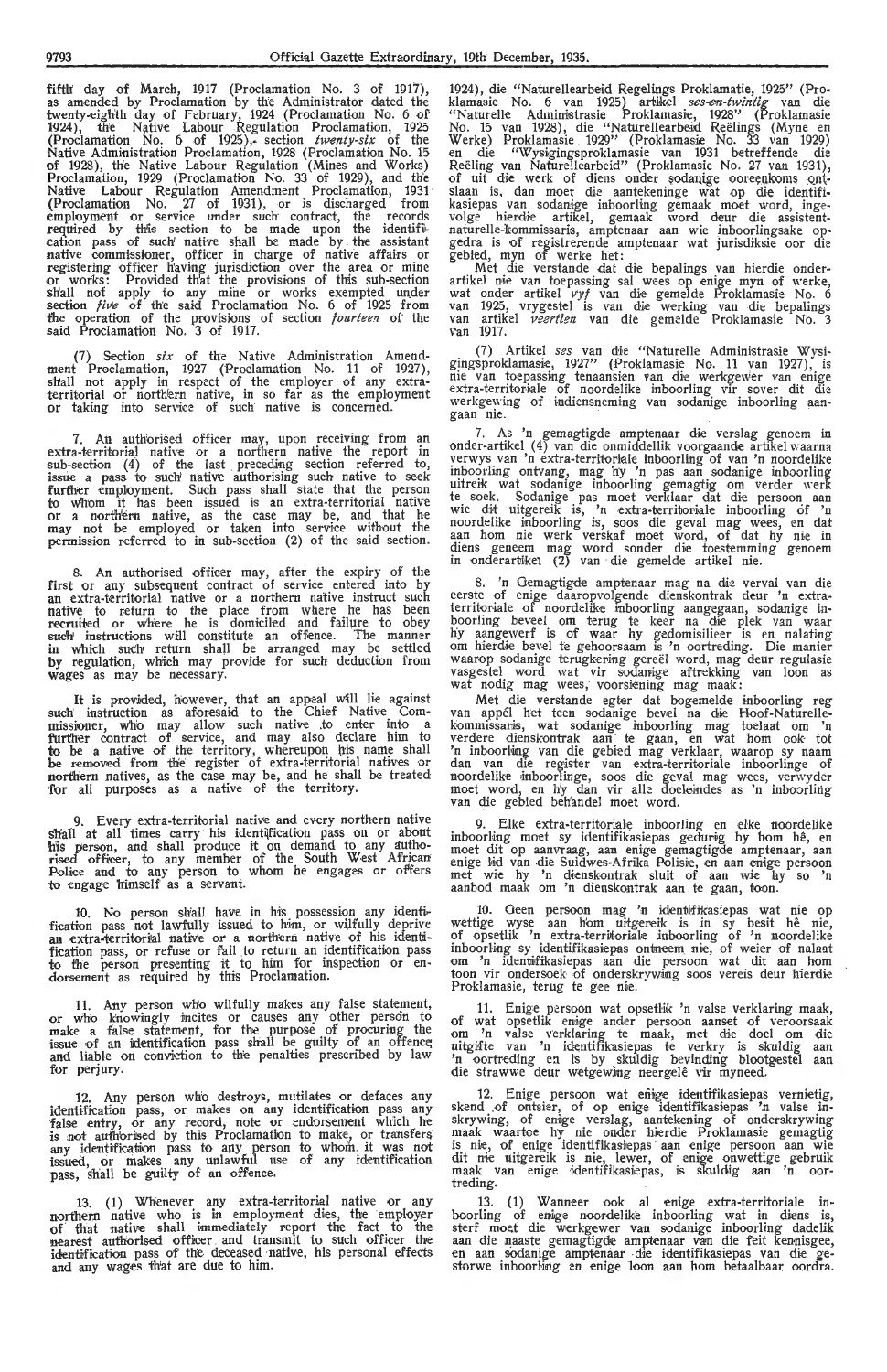(2) If any extra-territorial native or any northern native who is not in employment dies, the person having control of the land or premises on which the death occurs shall immediately report the fact to the nearest authorised officer and trasmit to such officer the identification pass of the deceased native.

14. The Administrator may make regulations for the better carrying out of the objects and purposes of this Proclamation, and may provide penalties for the contravention of such regulations.

Any person who contravenes any provision of this Proclamation, or who makes default in complying with any proviston of this Proclamation with which it is his duty to comply, sh'all be guilty of an offence and be liable to a fine not exceeding ten pounds, or in default of payment to imprisonment with or without hard labour for a<br>period not exceeding two months, or to both such fine<br>and such' imprisonment or to such imprisonment without the option of a fine.

16. Section *nineteen* of the Native Administration Proclamation, 1922 (Proclamation No. 11 of 1922), is hereby amended by the deletion of the words "other than an official appointed" occurring therein and the substitution therefor of the words "or organisation other than a person -or organisation recognised".

17. Nothing in this Proclamation contained shall affect in any way the operation of the provisions of Proclamation by the Administrator dated the fifth day of March, 1917 {Pr-oclamation No. 3 of 1917), or any amendment therwf, nor shall it affect in any way the operation of the provisions of the Natives (Urban Areas) Proclamation, 1924 (Proclamation No. 34 of 1924), or any amendment thereof.

18. This Proclamation may be cited for all purposes as the Extra-territorial and Northern Natives Control Proclamation, 1935 and shail oome into operation on the 1st clamation, 1935 and<br>day of March', 1936.

### GOD SAVE **THE** KING,

Given under my hand and seal at Windhoek this 22nd day of November, 1935.

> D. 0. CONRADIE, *Administrator.*

(2) As enige extra-territoriale inboorling of enige noordelike inboorling wat nie in diens is nie, sterf, moet die persoon wat kontrole oor die grond of plek het waarop die -dood plaasgevind het, dadelik aan die naaste gemagtigde<br>amptenaar van die feit kennisgee, en aan sodanige amptenaar die identifikasiepas van die gestorwe inboorling oordra.

14. Die Administrateur mag regulasies maak vir die beter uitvoering van die oogmerke en doeleindes van hierdie Proklamasie, en mag vir die oortreding van sodanige regulasies strawwe bepaal.

15. Enige persoon wat enige bepaling van hierdie Proklamasie oortree, of wat nalaat om enige bepaling van hierdie<br>Proklamasie na te kom, waar dit sy plig is om sodanige bepaling na te kom, is skuldig aan 'n oortreding en blootgestel aan 'n boete van hoogstens tien pond, of by wan-<br>betaling aan gevangenisstraf met of sonder harde arbeid vir 'n tydperk van hoogstens twee maande, of aan beide<br>sodanige boete en sodanige gevangenisstraf of aan sodanige<br>gevangenisstraf sonder die keuse van 'n boete.

16. Artikel *neentien* van die "Naturelle Administratie Proklamatie, 1922" (Proklamasie No. 11 van 1922) word hiermee gewysig deur die weglating van die woorde "behalwe een door de Administrateur aangestelde ambtenaar" wat daarin voorkom en die vervanging daarvan deur die woorde "of organisasie, behalwe 'n persoon of organisasie deur die Administrateur erken."

17. Niks in hierdie Proklamasie maak enige verandering aan die werking van be bepalinge van 'n Proklamasie deur die Administrateur gedateer die vyfde dag van Maart, 1917 (Proklamasie No. 3 van 1917) of enige wysiging daarvan nie, nog sal dit op enige manier die werking van die<br>bepalinge van die "Naturellen (Stedelike Oebieden) Proklamatie', 1924" (Proklamasie No. 34 van 1924) of enige wysiging daarvan verander nie.

18. Hierdie Proklamasie mag vir alle doeleindes aan-<br>gehaal word as die Extra-Territoriale en Noordelike Inboorlinge Kontrole Proklamasie, 1935 en sal in werking tree op die eerste dag van Maart, 1936.

# GOD BEHOEDE DIE KONING.

Gegee onder my hand en seël te Windhoek op hierdie 22ste dag van November 1935.

> **D.** 0. CONRADIE, Administrateur.

# **Government Notice.**

The following Government Notice is published for general information.

> F. P. COURTNEY CLARKE *Secretary for South West Africa.*

Administrator's Office, Windhoek.

No. 180)

[22nd November, 1935.

It is hereby notified for general information that the Administrator has been pleased under the provisions of section *fourteen* of the Extra-territorial and Northern Natives Control Proclamation, 1935 (Proclamation No. 29 of 1935), to make the following regulations:-

1. In these regulations, unless inconsistent with the context, the terms defined in section *one* of the Proclamation sh'all bear the several meanings therein assigned to them and the expression "the territory" shall bear the meaning assigned thereto in section two thereof.

"Proclamation" shall mean the Extra-territorial and Northern Natives Control Proclamation, 1935 (No. 29 of 1935).

"Registrar" shall mean the officer appointed in terms of regulation *fifteen* hereof.

2.- The identification pass shall be in the . form set out in the Schedule hereto (Form **I).** 

Die volgende Goewermentskennisgewing word vir algemene

**Goewermentskennisgewing.** 

informasie gepubliseer.

F. P. COURTNEY CLARKE,

Sekretaris vir Suidwes-Afrika.

Kantoor van die Administrateur, Windhoek.

No. 180] [22 November 1935.

Hiermee word vir algemene informasie kennisgegee dat dit die Administrateur onder die bepalings van artikel *veertien*<br>van die "Extra-Territoriale en Noordelike Inboorlinge Kontrole Proklamasie 1935'' (Proklamasie No. 29 van 1935), beh'aag<br>het om die volgende regulasies te maak:—

1. In hierdie regulasies behalwe waar teenstrydig met die samehang, dra die terme in artikel *een* van die Proklamasie omskrywe, die verskillende betekenisse daarin aan<br>hulle verleen, en die uitdrukking "die gebied" dra die be<sup>i</sup> tekenis daarvan verleen in artikel twee daarvan.

"Proklamasie" beteken die "Extra-Territoriale en Noor-delike Inboorlinge Kontrole Proklamasie, 1935" (No. 29 van delike Inboorlinge Kontrole Proklamasie, 1935'' (No. 29 van 1935).

"Registrateur" beteken die amptenaar wat in terme van<br>regulasie *vyftien* hiervan aangestel is.

2. Die identifikasiepas moet volgens die vorm soos uiteengesit in die Bylae hiervan (Vorm I) wees.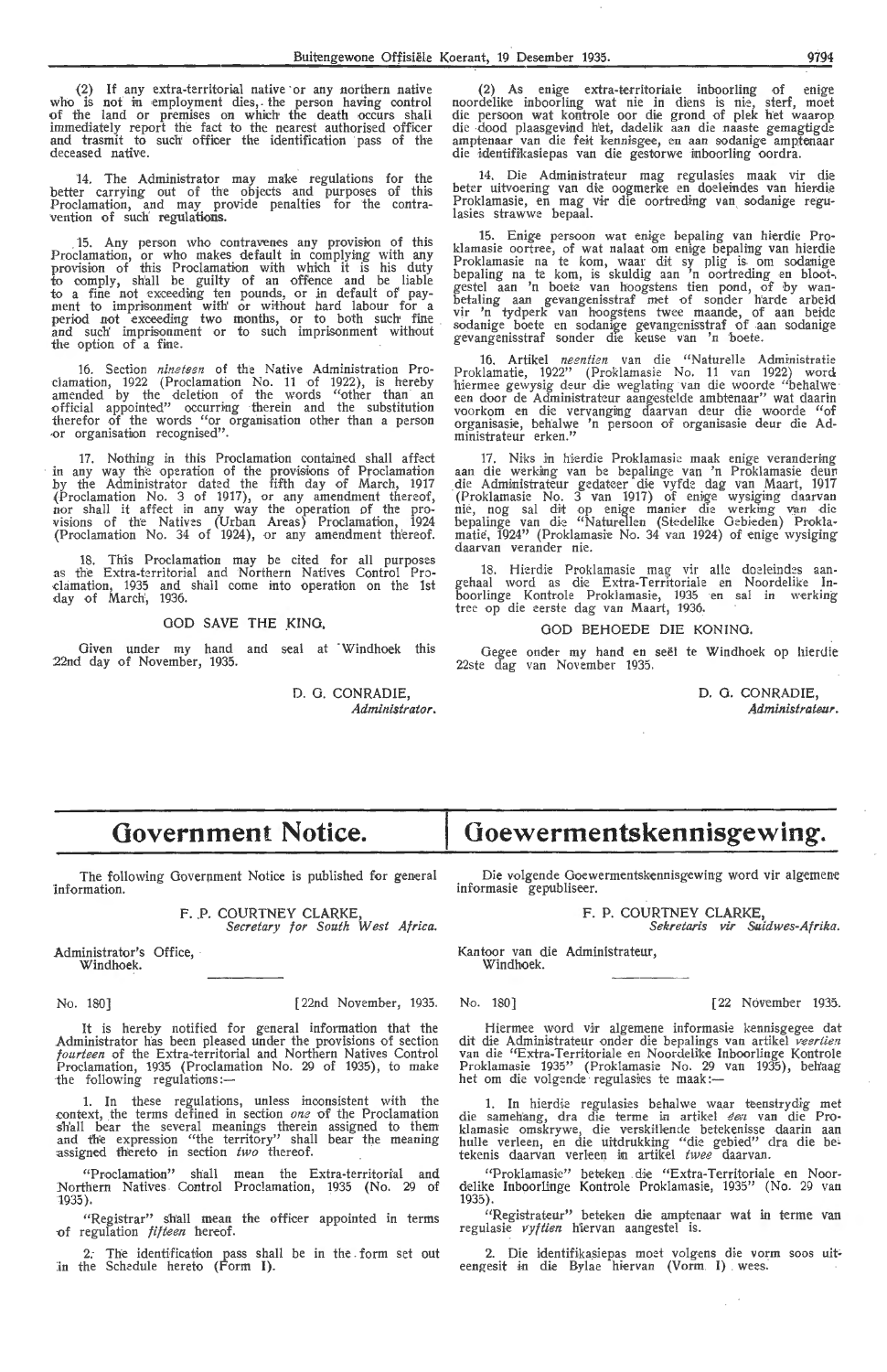3. One copy of every identification pass issued shall be forwarded by the issuer to the Registrar and a further copy forwarded to th'e magistrate or assistant native com- missioner in charge of the district in which the contract of service is to be performed.

4. The endorsements referred to in sub-sections (3) and (4) of section *six* of the Proclamation shall be recorded in ink.

5. A card register of all extra-territorial and all northern natives in the territory shall be maintained by the Registrar;<br>and a card register of all such natives in each district shall be maintained by the magistrates or assistant native commissioners severally concerned.

6. Upon the transfer of an extra-territorial or northern native from one district to another the officer in charge of the register for the first district shall advise the officer in charge of the latter district, who shall insert the particulars in his own register. The first-mentioned officer shall<br>also advise the Registrar of the fact of the transfer.

7. The register shall be in the form set out in the Schedule hereto (Form II).

8. (1) The information in respect of extra-territorial and of northern natives already in the territory necessary to compile the register as provided for in sub-section (1) of section *four* of the Proclamation shall, in respect of areas proclaimed in terms of section *eleven* of the Natives (Urban Areas) Proclamation, 1924 (Proclamation No . 34 of 1924), be obtained by the registering officer.

(2) Similar information in respect of such natives in native reserves in the Territory shall be obtained by the several superintendents of reserves.

(3) Similar information in respect of such natives in -0ther areas in the Territory shall be obtained by the Police.

( 4) The particulars *to* be obtained shall be sufficient to enable an authorised officer *to* complete an "identification pass,

(5) The information to be obtained shall include parti-culars -of natives who claim exemption in terms of the first proviso to the said sub-section (1) but such cases<br>shall be specially indicated.

(6) Any extra-territorial or any northern native refusing to give necessary information, or giving incorrect information, or any employer or other person on whose property any such native is residing who fails to render reasonable assistance *to* an authorised officer, a policeman, a superintendent of a reserve or a registering officer shall be guilty of an offence.

9. (1) Magistrates or native commissioners shall advise the Registrar of all cases of natives exempted by them from<br>registration in terms of the first proviso to sub-section (1) of section *four* of the Proclamation. The Registrar shall maintain a register of such exemptions.

(2) Certificates of exemption shall be in the form set out in the Schedule hereto (Form III).

(3) An appeal to the Chief Native Commissioner in terms of the second proviso to the said sub-section (1) or in terms of section. *eight* of the Proclamation, may be verbal or in writing, must be made within a reasonable time of the authorised officer's decision, regard being had to the circumstances of each case, and may be addressed to the Chief Native Commissioner, the Registrar or *to* any authorised officer.

(4) Upon evidence that a certificate of exemption has been obtained on false representations the Chief Native Commissioner may cancel such certificate.

10. The Administrator hereby deputes authority to autho-rised officers to issue permits to extra-territorial natives who have been ; recruited for service within the territory *to*  enter such territory in terms of sub-section (1) of section ( 4) of the Native Administration Proclamation, 1922 (Proclamation No. **11** of . 1922) as . amended from time to time. The issue of an identification pass to such a native shall constitute such permit.

3. Een kopie van elke identifikasiepas wat uitgereik word, moet deur die uitreiker aan die Registrateur aan-<br>gestuur word en 'n verdere kopie moet aan die magistraat of assistent-naturellekommissaris aangestel oor die distrik waarin die dienskontrak uitgevoer moet word, aangestuur word.

4. Die onderskrywings genoem in onderartikels (3) en. (4) van artikel *ses* van die Proklamasie moet in ink aan- geteken word.

5. 'n Kaartregister van alle extra-territoriale en alle· noordelike inboorlinge in die gebied moet deur die Registrateur gehou word, en 'n kaartregister van alle sodanige.<br>inboorlinge in elke distrik moet deur die magistrate of assistent-naturellekommissarisse verbonde aan elkeen, gehou.<br>word.

6. As 'n extra-territoriale of noordelike inboorling van een distrik na 'n antler verplaas word, moet die amptenaar aan wie die register opgedra is in die eerste distrik, kennis daarvan gee aan die amptenaar aan wie die tweede distrik. opgedra is, wat dan die besonderhede in sy eie register moet. aanteken. Die eersgenoemde amptenaar moet ook aan die Registrateur kennis gee van die verplasing.

7. Die register moet volgens die vorm wees, soos uiteengesit in die Bylae hiervan (Vorm II).

8. (1) Die informasie met betrekking tot extra-territoriale en noordelike inboorlinge wat alreeds in die gebied is, wat nodig is vir die optrek van die register soos bepaal in onderartikel (1) van artikel *vier* van die Proklamasie,.<br>moet, wat betref die kringe geproklameer in terme van<br>artikel *elf* .van die "Naturellen (Stedelike Gebieden) Proklamatie, 1924" (Proklamasie No. 34 van 1924) deur die registrerende amptenaar verkry word.

(2) Gelyksoortige informasie in verband met sodanige. inboorlinge in inboorlingreserwes in die Gebied moet deur die verskillende superintendente van reserwes yerkry word.

(3) Gelyksoortige informasie in verband met sodanige inboorlinge in ander streke van die gebied moet deur die. Polisie verkry word.

(4) Die besonderhede wat verkry moet word, moet vol-doende wees om 'n gemagtigde amptenaar in staat te std om 'n volledige identifikasiepas op te stel.

(5) Die informasie wat verkry moet word, moet besonderhede insluit van inboorlinge wat vrystelling eis in. terme van die eerste voorwaarde onder die gemelde onderartikel (1), maar sulke gevalle moet spesiaal aangedui word.

(6) Enige extra-territoriale of enige noordelike inboorling wat weier om nodige informasie te gee, of wat ver-<br>keerde informasie gee, of enige werkgewer of ander persoon op wie se eiendom enige sodanige inboorling woon, wat nalaat om aan 'n gemagtigde amptenaar, 'n poliesman, 'n superintendent van reserwe of 'n registrerende amptenaar redelike h'ulp te verleen, is skuldig aan 'n oortreding.

9. (1) Magistrate of naturellekommissarisse moet die Registrateur kennis gee van alle gevalle van inboorlinge:<br>wat deur hulle van registrasie vrygestel is in terme van<br>die eerste voorwaarde onder onderartikel (1) van artikel v*ier* van die Proklamasie. Die Registrateur moet 'n re-<br>gister hou van sodanige vrystellings.

(2) Vrystellingssertifikate moet in die vorm wees soos· uiteengesit in die Bylae hiervan (Vorm III).

(3) 'n Appêl aan die Hoof-naturellekommissaris in terme<br>van die tweede voorwaarde onder die gemelde onderartikel (1) of in terme van artikel ag van die Proklamasie, mag woordelik of skriifteltk wees, en moet binne 'n redelike verloop van 'tyd na die gemagtige amptenaar se besluit gemaak word. Wat hierdie laaste betref, moet die om-<br>standighede in elke geval afsonderlik nagegaan word. Sodanige appel mag aan die Hoof-naturellekommissaris, die Registrateur of enige gemagtigde amptenaar gerig wees.

(4) As getuienis gelewer word dat 'n vrystellingssertifikaat onder valse voorwendsels verkry is, mag die Hoofnaturellekommissaris sodanige sertifikaat herroep.

10. Die Administrateur verleen hiermee aan gemagtigde amptenare die mag om aan extra-terriforiale inboorlinge wat vir diens binne die gebied aangewerf is passe uit te reik<br>om hulle toe te laat om sodanige gebied binne te kom in terme van onderartikel (1) van artikel (4) van die "Naturelle Administratie Proklamatie, 1922" (Proklamasie No. 11 van 1922) soos van tyd tot tyd gewysig. Die uitgifte van 'n identifikasiepas aan sodanige inboorling, is tegelykertyd ook sodanige pas om hulle tot die gebied toe te laat.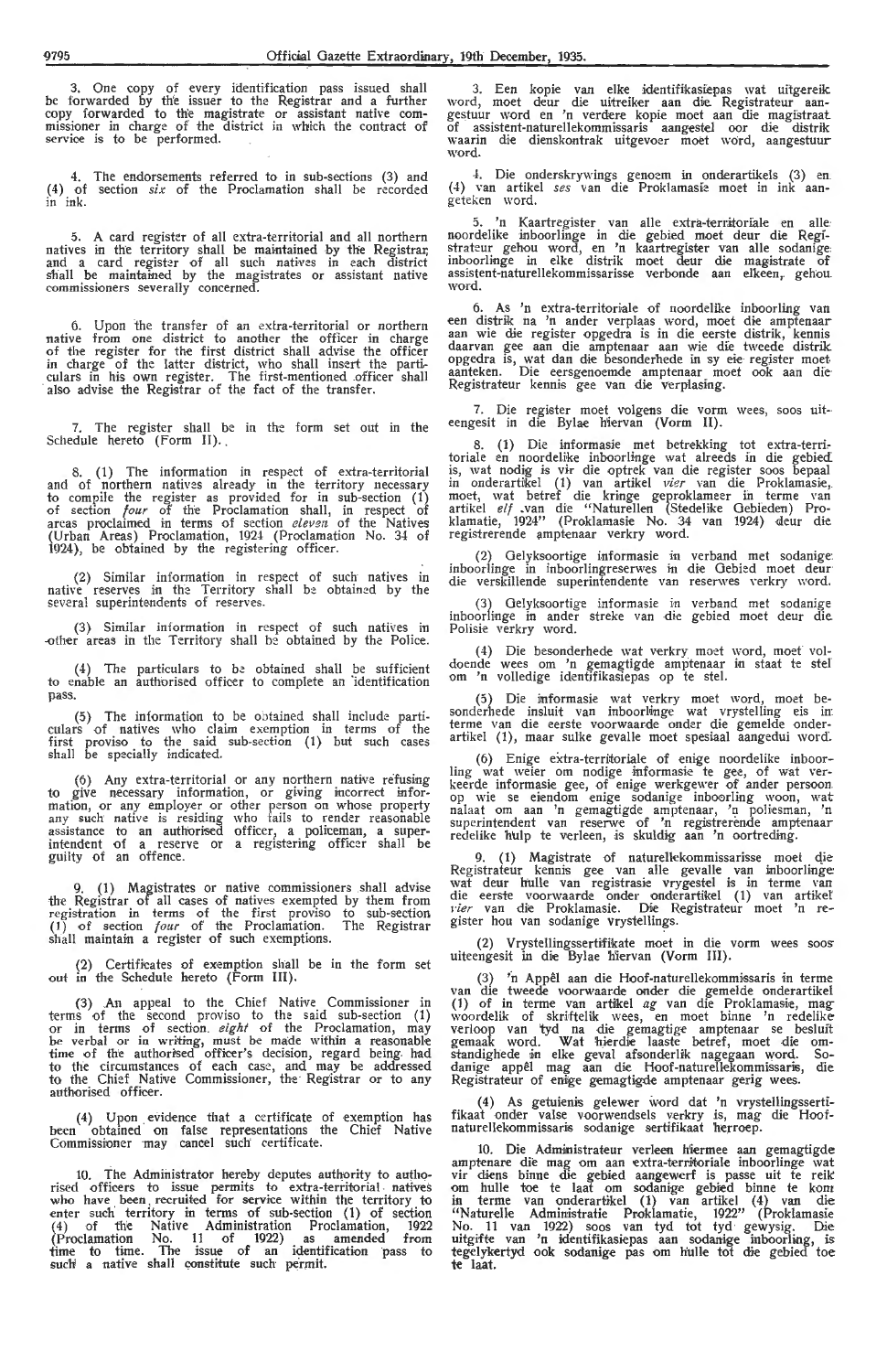11. (1) Upon permission being granted to a person *io* employ an extra-territorial or a northern native, such person shall pay to the authorised officer concerned, a fee of  $\pounds 1$ , unless the period of employment is three months .or less, in which case the fee shall be  $5/-$ . Provided that -:th.is fee shall not be paid -by an employer who engages .sucli native through' a · recruiting organization and who shall b'ave paid a recruiting fee to such organization.

Provided further that an employer shall not be required to pay more than  $\&$  1 in respect of each native however .<br>many times he re-engages such native.

Provided further that employers with extra-territorial or northern natives in their employ at the date of taking effect of these regulations shall be presumed to have received effect of these regulations shall be presumed to have received necessary permission to employ such natives and shall not *be required to pay a fee in respect of the existing contracts* of service.

And provided lastly that this fee shall not be payabie in respect of natives employed in areas proclaimed in terms of section *eleven* of the Natives (Urban Areas) Proclamation, 1924 (Proclamation No. 34 of 1924) where a monthly fee for registration of contract of service is levied.

(2) The form of permission granted by an authorised officer to an employer to engage an extra-territorial or a northern native who has completed his first contract of service in the territory shall be in the form set out in the Schedule hereto (Form IV).

(3) The issuer of such a permit shall forward one copy thereof to the Registrar and one copy to the officer in ch'arge of the register for the district where the native was prev'iously employed.

12. The pass to seek work issued in terms of section seven of the Proclamation shall be in the form set out in the Schedule hereto (Form V).

13. (1) Except as provided for in sub-section (2) of section two of the Native Labour Regulation Amendment Proclamation, 1931 (Proclamation No. 27 of 1931), upon recruitment by a recruiting organization of an extra-territorial or a northern native, such organization shall deposit with the Administration a sum of money sufficient to pay for such native's railfare from the railway station nearest to the place where the contract of service is to be performed, to the place of recruitment.

(2) **In** respect of such natives already **in** the territory who have been recruited by recruiting organizations, such organizations shall be severally responsible for the payment :of such' rail fares.

14. (1) In cases of extra-territorial or northern natives already in the territory and for whose return fare no re-<br>cruiting organization is responsible, an authorised officer may issue an order on the employer of such a native<br>to pay over to him (for transmission to the Registrar), monthly a proportion, nbt exceeding one-third of his wages until there shall have been so paid an amount sufficient to cover the railfare mentioned in the foregoing section.

 $(2)$  A similar order may be issued in respect of those natives whose return fares have been deposited or for which<br>a recruiting organization is responsible, where such natives<br>have moved from a district where they were first employed to a district further from the place of recruitment.

(3) A similar order may be issued where railfares have been increased after the date of deposit or date of vesting of the responsibility imposed by paragraph (2) of regulation *thirteen* hereof.

(4) The failure of an employer to comply with such an order will constitute an offence.

15. An .officer, to be styled the Registrar of Extra- territorial and Northern Natives, shall be appointed for the territory whose duty shall be to maintain the central register of such natives in the manner laid down by sub-section (2) of section *four* of the Proclamation and by . these regulations.

11. ( 1) W anneer toestemming aan 'n persoon gegee is om aan 'n extra-terrH-oriale of 'n noordelike inboorling werk te gee, moet sodanige persoon 'n fooi van £1 betaal, tensy die tydperk van diens drie maande of minder is,<br>wanneer die fooi• 5/- is. Met die verstande dat hierdie fooi<br>nie betaal moet word deur 'n werkgewer wat 'n inboorling in diens neem deur 'n aanwerwingsorganisasie, en wat 'n aanwerwingsfooi aan sodanige organisasie betaal het nie.

Met die verstande verder dat 'n werkgewer nie meer as £1 hoef te betaal vir elke *inhoorling me, afgesien van* die aantal kere wat hy die inboorling weer *in sy diens neem*.

Met die verstande verder dat werkgewers met extraterritoriale of noordelike inboorlinge in hulle diens op die datum van die inwerkingtreding van hierdie regulasies, beskou word die nodige toestemming om sodanige inboorlinge werk te verskaf te gekry het, en van hulle word nie verwøg<br>'n fooi te betaal met betrekking tot bestaande dienskontrakte nie .

En met die verstande ten laaste, dat hierdie fooi nie<br>betaalbaar is tenaansien van inboorlinge wat in geprokla-<br>meerde kringe in terme van artikel *elf* van die "Naturellen (Stedelike Gebieden) Proklamatie, 1924" (Proklamasie No. 34<br>van 1924), waar 'n maandelikse fooi vir registrasie van<br>dienskontrak getref is, in diens is nie.

(2) Die vorm vir die toestemming vergun deur 'n gemagtigde amptenaar aan 'n werkgewer om <sup>7</sup>n extra-territoriale of 'n noordelike inboorling wat sy eerste dienskontrak' in die gebied voltooi het, in diens te neem, moet in die<br>vorm wees soos in die Bylae hiervan uiteengesit (Vorm IV).

(3) Die uitreiker van sodanige toestemming moet een<br>kopie daarvan aan die Registrateur stuur en een afskrif aan<br>die amptenare aan wie die register vir die distrik waar<br>die inboorling voor die tyd in diens was, opgedra is.

12. Die pas wat toestemming gee om werk te soek, wat uitgereik word in terme van artikel sewe van die Proklamasie moet volgens die vorm wees soos in die Bylae<br>hiervaan uiteengesit (Vorm V).

13. (1) Tensy soos bepaal in onderartikel (2) van ar-<br>tikel *twee* van die "Wysigingsproklamasie van 1931 betreffende die Reeling van Naturellearbeid" (Proklamasie No. 27 van 1931), moet, na aanwerwing deur 'n aanwerwingsorganisasie van 'n extra-territoriale of 'n noordelike inboorling, sodanige organisasie by die Registrateur 'n som geld deponeer wat genoeg sal wees om sodanige inboorling se treingeld<br>van die spoorwegstasie naaste aan die plek waar die dienskontrak uitgevoer moet word, tot die aanwerwingsplek k betaal.

(2) Wat betref sodanige inboorlinge wat alreeds in die gebied is, wat aangewerf is deur -aanwerwingsorganisasies afsonderlik verantwoordelik vir die betaling van sodanige treingeld.

14. (1) In gevalle van extra-territoriale of noordelike inboorlinge wat alreeds in die gebied is en vir wie se<br>retoertreingeld geen aanwerwingsorganisasie verantwoordelik is nie, mag 'n gemagtigde amptenaar 'n bevel aan die werkgewer van sodanige inboorling uitreik om aan hom (vir lewering aan die Registrateur) inaandeliks 'n eweredige deel, hoogstens een-derde van sy loon, te betaal, totdat daar op hierdie wyse genoeg betaal sal wees om die treingeld genoem · in die voorgaande artikel, te dek.

(2) 'n Gelyksoortige bevel mag uitgereik word tenaansien van sodanige inboorlinge van wie die retoertreingelde<br>gedeponeer is, of waarvoor 'n aanwerwingsorganisasie ver-<br>antwoordelik is, waar sodanige inboorlinge van 'n distrik<br>waar hulle eers in diens was getrek het na ' verder van die aanwerwingsplek.

(3) 'n Oelyksoortige bevel mag uitgereik word waar die treingelde na die datum van die deponering, of na die datum waarop die verantwoordelikheid opgelê deur paragraaf (2) van regulasie *dertien* hiervan, totstand kom, ver<br>hoog is.

(4) As 'n werkgewer nalaat om sodanige bevel te gehoorsaam, is hy skuldig aan 'n oortreding.

15. 'n Amptenaar, wat genoem word die Registrateur van extra-territoriale en noordelike inboorlinge, sal vir die Gebied aangestel word, en sy plig sal wees om 'n sentrale register van sodanige inboorlinge te hou in die wys gelê deur onderartikel (2) van artikel *vier* van die Proklamasie en deur hierdie regulasies.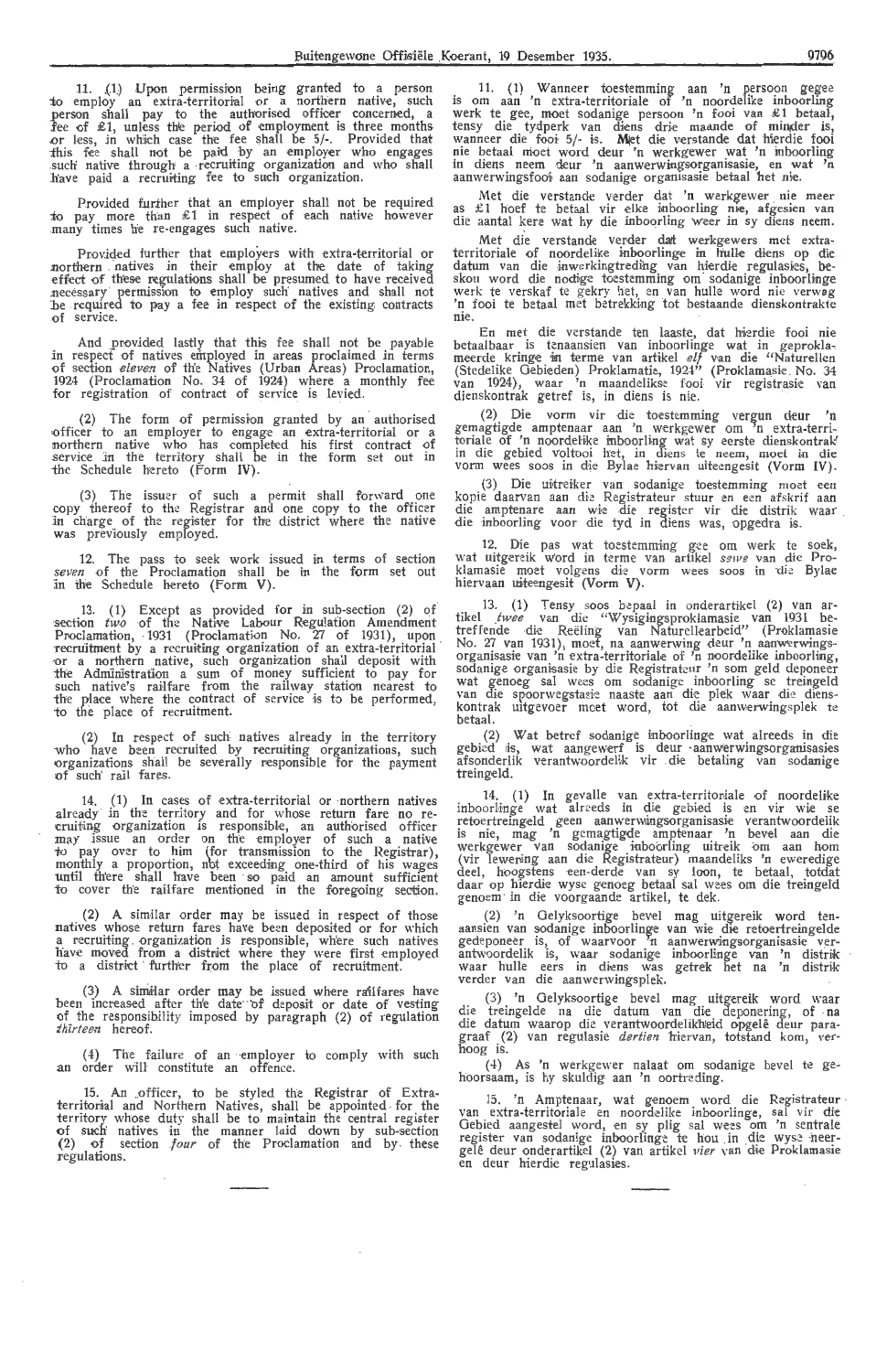# f/797 Official Gazette Extraordinary, 19th December, 1935.

# SCHEDULE.

# I. FORM OF IDENTIFICATION PASS.

| 1. Recognised person or organisation by whom native has |
|---------------------------------------------------------|
| 2. Place from where native has been recruited or has    |
|                                                         |
|                                                         |
|                                                         |
|                                                         |
|                                                         |
|                                                         |
|                                                         |
|                                                         |
|                                                         |
|                                                         |
| Date Stamp.                                             |

···········,-·········· *Authorised Officer.* 

No.

*Record of Contracts of Service.* 

| Date of<br>Engage-<br>ment | Place where<br>contract<br>is to be<br>performed | Signature<br>of Master | Date of<br>Dis-<br>charge | Signature<br>of Master |
|----------------------------|--------------------------------------------------|------------------------|---------------------------|------------------------|
|                            |                                                  |                        |                           |                        |

#### *Instructions:*

Every person engaging the bearer shall enter in ink on this pass in the appropriate column his own name and the date and place of employment. No person may employ or take him into service without the prior written permission of a magistrate, assistant native commissioner, officer in charge of native affairs, or post commander of Police. On discharge the employer shall sign this pass in ink, and insert the date on which the contract is terminated.

This pass shall be retained by the native. It is an offence to take it from him. Upon the death of the native referred to in this pass his employer, or the person on whose property he died, shall forward this pass to the nearest Magistrate, Assistant Native Commissioner or Post Commander of Police.

# II. FORM OF CARD REGISTER.

# No.

| 1. Recognised person or organisation by whom native has |  |  |
|---------------------------------------------------------|--|--|
|                                                         |  |  |
| 2. Place from where native has been recruited or has    |  |  |
|                                                         |  |  |
|                                                         |  |  |
|                                                         |  |  |
|                                                         |  |  |

- 6. Omkunda (area)
- 7. Distrkt ..
- 8. Tribe
- 9. Chief or H·eadman ........... ... .. ................................... ... . 10. Apparent age ........................................ .
- 11. Distinguishing mark ... .... ......................... ... .
- 12. Notes regarding Return Rai'l fare deposit .. ...... .
- 13. Final · Disposal . . ... ..... ...... .......... . . ....... . ...................... .

# BYLAE.

# I. VORM VIR IDENTIFIKASIEPAS.

| 1. Erkende persoon of organisasie deur wie inboorling aan- |
|------------------------------------------------------------|
| 2. Plek vanwaar inboorling aangewerf is of gekom het:      |
|                                                            |
|                                                            |
|                                                            |
|                                                            |
|                                                            |
|                                                            |

- 9. Kaptein of hoofman 10. W aarskynlike ouderdom .......................... .. ........... .... ...... .
- 11. Onderskeictingsteken ............. .
- 12. Regterhandse duimafdruk ............ .

Datum Seël:

. . . . . . . . . . . . . . . . . . . . . . . . . . . Gemagtigde Amptenaar.

*Verslag* van *Dierzskontrakte.* 

| Datum<br>van<br>Indiens-<br>neming | Plek waar<br>kontrak<br>uitgevoer<br>moet word | Hand-<br>tekening<br>van Baas | Datum<br>van<br>Ontslag | Hand-<br>tekening<br>van Baas |
|------------------------------------|------------------------------------------------|-------------------------------|-------------------------|-------------------------------|
|                                    |                                                |                               |                         |                               |

# *Bevele:*

Elke persoon wat die draer in diens neem moet op hierdie pas, in die aangegewe kolom in ink sy *de* naam en die datum en plek van indiensneming invul. Geen persoon mag hom werk gee of in diens neem sonder voorafgaandegeskrewe toestemming van 'n magistraat, assistent-naturellekommissaris, amptenaar aangestel oor natureUesake, of posbevelhebber van Polisie nie. Met ontslag moet die werkgewer hierdie pas in ink onderteken, en die datum waarop die kontrak eindig, invul.

Hierdie pas moet deur die inboorling behou word. Dit is 'n oortreding om dit van hom weg te neem. By die dood van die inboorling, in hierdie pas genoem, moet sy werkgewer, of die persoon op wie se eiendom hy sterf, hierdie pas aan die naaste magistraat, assistent-naturellekommissaris of Posbevelh'ebber van Polisie stuur.

# II. VORM VIR KAARTREOISTER.

| No. | ************************ |
|-----|--------------------------|
|-----|--------------------------|

1. Erkende persoon of organisasie deur wie inboorling aan- gewerf is ........................................................................................ . 2. Plek vanwaar inboorling aangewerf is of gekom het 3. Inboorlingvoornaam en ·van ........ .. ... ..... .... .......... ..... ..... ......... . . 4. Naam waaronder bekend .... ................................................. . 5. Naam van vader 6. Omkunda (Wyk) ... 7: DisMk ........ . 8. Stam ..... . 9. Kaptein of hoofman 10. W aarskynlike ouderdom 11. Onderskeictingsteken . . . .. . . . . . . ............................... ......... ............... . 12. Aantekeninge aangaande Retoertreingeld deposito .......... . 13. Uitei-ndelike Beskikking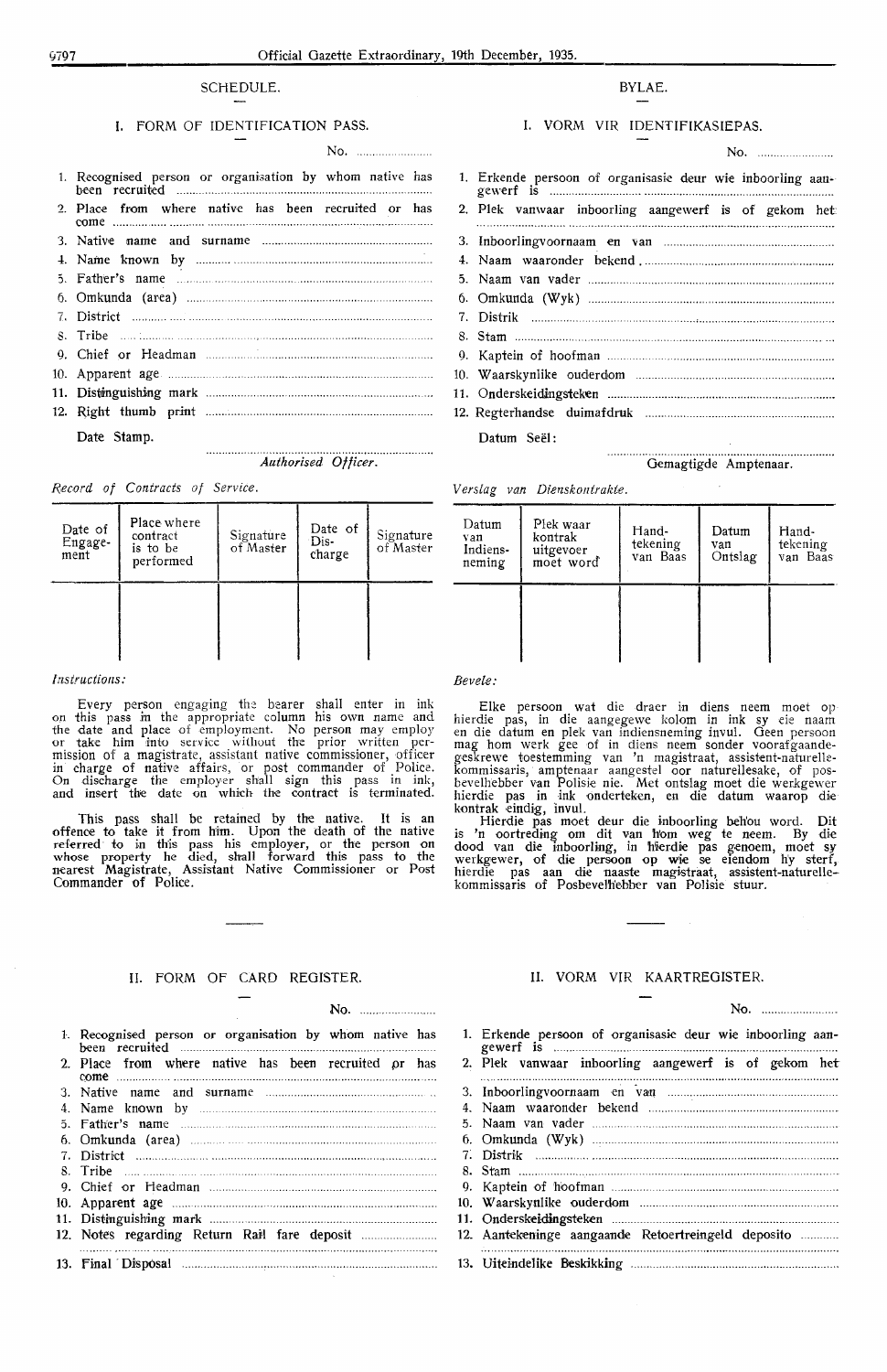# *Ver slag* Wm *Dienskontrakte.*

| Datum<br>van<br>Indiens-<br>neming | Werk-<br>gewer | Plek waar<br>kontrak<br>uitgevoer<br>moet word | Datum<br>van<br>Ontslag | No. van<br>kwitansie<br>vir<br>betaling<br>van fooi |
|------------------------------------|----------------|------------------------------------------------|-------------------------|-----------------------------------------------------|
|                                    |                |                                                |                         |                                                     |
|                                    |                |                                                |                         |                                                     |

# III. FORM OF EXEMPTION.

Date of  $\begin{bmatrix} \text{Place where} \\ \text{center} \end{bmatrix}$  Date of  $\begin{bmatrix} \text{No. of} \\ \text{receint} \end{bmatrix}$ Date of<br>Engage-<br>
Employer contract Dis-<br>
is to be<br>
charge formed for the payment  $\begin{array}{c|c}\n\text{Lugage:} \\
\text{ment}\n\end{array}$   $\begin{array}{c|c}\n\text{Lupnover} \\
\text{is to be} \\
\text{performed} \\
\text{charge} \\
\text{of fee}\n\end{array}$ 

performed charge of fee

*Record of Contracts of Service .-*

No.

The above native, having been resident within the<br>Police Zone of South' West Africa for a period of upwards of ten years, and desiring to abandon his domicile outside of such Zone, is hereby exempted from the registration required by terms of the Extra-territorial and Northern Natives Control Proclamation, 1935 (No. 29 of 1935).

Date Stamp.

Magistrate or Native Commissioner.

# III. VORM VIR VRYSTELLING.

| 11.47 |
|-------|
|       |
|       |
|       |
|       |
|       |
|       |
|       |
|       |
|       |
|       |

Die bowegemelde inboorling, omdat hy binne die Polisie-<br>sone van Suidwes-Afrika vir 'n tydperk van meer as tien jaar woonagtig gewees is, en begerig is om sy domisilium buite sodanige sone op te gee, is hiermee vrygestel van<br>die registrasie, vereis onder die bepalings van die Extraterritoriale en Noordelike Inboorlinge Kontrole Proklamasie, 1935 (Proklamasie No. 29 van 1935).

Datum Seël:

Magistraat of Naturellekommissaris

No.

# IV. FORM OF PERMIT TO EMPLOYER.

No.

Permission is hereby granted to ... ..

. ........ .. cl . .................. . to employ the Extra-territorial or Northern Native, particulars in regard to whom are appended, for a period of the ................. ..... ... ... .. ... .. ..... .. .. at not less than the following rate· of pay . .. .. ........... .

Date Stamp.

Authorised Officer.

# *Particulars:*

# IV. VORM. VIR TOESTEMMING AAN WERKGEWER.

No. Hjermee word toestemming g,egee aan and the contract of the contract of the contract of the contract of the contract of the contract of the contract of the cange heg is in diens te neem vir 'n tydperk van soos van die minder as die volgende betaling Datum Seel: . . . . . . . . . . . . . . . . . . soos van die ... .. ........... .. ... ........ teen nie

................ Gemagtigde Amptenaar.

## *Beso11derhede :*

|                                                                                                     | <b>Contract Contract</b> |
|-----------------------------------------------------------------------------------------------------|--------------------------|
|                                                                                                     |                          |
| [1] 2011년 11월 11일 - 11월 11일 - 11월 11일 - 11월 11일 - 11월 11일 - 11월 11일 - 11월 11일 - 11월 11일 - 11월 11일 - |                          |